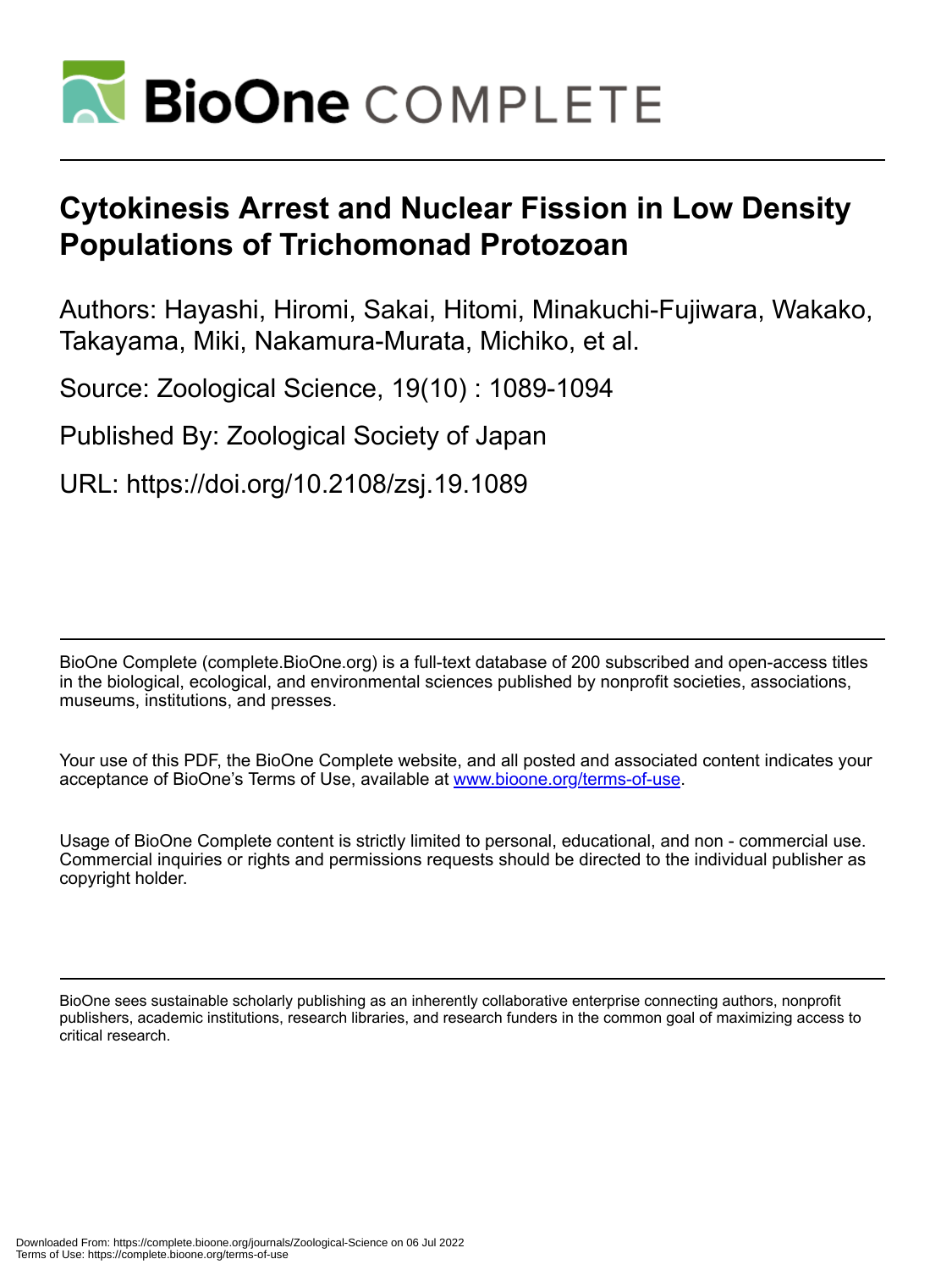# **Cytokinesis Arrest and Nuclear Fission in Low Density Populations of Trichomonad Protozoan**

Hiromi Hayashi<sup>1\*</sup>, Hitomi Sakai<sup>1</sup>, Wakako Minakuchi-Fujiwara<sup>1</sup>, Miki Takayama<sup>1</sup>, Michiko Nakamura-Murata<sup>1</sup>, Ryoko Kamo<sup>1</sup>, Kanako Funakoshi<sup>1</sup>, Keisuke Fukumoto<sup>1</sup>, Kaori Kanemaru<sup>1</sup>, Hideyuki Nakagawa<sup>1</sup>, Yasuo Oyama<sup>1</sup>, Nobuyuki Shinohara<sup>2</sup> and Yoshihiro Ito<sup>3</sup>

1 *Division of Life Science, Department of Mathematical and Natural Sciences, Faculty of Integrated Arts and Sciences, The University of Tokushima, Minami-Josanjima-cho, Tokushima 770-8502, Japan.* 2 *Ehime College of Health Science, Takooda Tobe-cho, Iyo-gun, Ehime 791-2101, Japan.*

3 *Research Institute for Production Development, Shimogamo Morimoto-cho, Sakyo-ku, Kyoto 606-0805, Japan*

**ABSTRACT**—Cell growth of anaerobic protozoan *Tritrichomonas foetus* was analyzed. This protozoan usually proliferates in extremely high density, but protozoan parasites were dispersed uniformly in F-bouillon medium and cell division stopped temporarily. However, nuclear fission continued and giant polynucleated cells formed. Later, cell division resumed and cells returned to normal form. In conditioned medium, cytokinesis of the dispersed parasites did not stop. Results indicated that *T. foetus* cells secreted an extracellular factor that influenced cytokinesis.

**Key words**: Trichomonad, cytokinesis, polynucleated cell, cell density, cell cycle

# **INTRODUCTION**

Trichomonads lack mitochondria, and branch very early in the eukaryotic tree (Viscogliosi *et al*., 1993; Gunderson *et al*., 1995; Riley and Krieger, 1995; Bui *et al*., 1996; Roger *et al*., 1996; Germot and Philippe, 1999; Keeling and Palmer, 2000). Evolution of the habitat of the trichomonads is uncertain, but they are parasitic in the digestive tracts or the genital organs of vertebrates, and have characteristics adapted to the anaerobic condition in parasitic sites of the host (Paget and Lloyd, 1990). In culture *in vitro* using liquid medium, *Tritrichomonas foetus* gather and proliferate at the bottom of the culture tube. Cell density was about  $2.5 \times 10^7$ cells/ml, indicating anaerobiotic condition. To analyze growth of the protozoa, culture tubes were rotated slowly so that cells dispersed uniformly in the culture medium. In this condition, cytokinesis paused briefly and the protozoan transformed into unusually shaped polynucleated cells.

sured by ZBI Coulter counter at intervals of several hr.<br>Sured by ZBI Coulter counter at intervals of several hr. FAX. +81-88-656-7262. E-mail: hayashi@ias.tokushima-u.ac.jp

# **MATERIALS AND METHODS**

#### **Protozoan**

*Tritrichomonas foetus* (*Trichomonas foetus* Inui strain [Inoki *et al* ., 1961; Ito *et al*., 1975]) used in this experiment was provided by Dr. S. Inoki, Institute for Microbial Diseases, Osaka University. This protozoan has been maintained in liquid medium for 30 years or more in our laboratory.

#### **Low cell density (LCD-) and High cell density (HCD-) culture of** *T. foetus*

Experiments were in F-bouillon medium. 1 liter of medium contained 10g Extract Ehlrich, 5g yeast extract, 10g peptone, 10g glucose and 4g NaCl, and pH was adjusted to 7.0 with 10% NaOH. The medium was supplemented with 10% heat-inactivated bovine serum (Inoki and Hamada, 1953).

*T. foetus* cells were suspended at a concentration of about  $1 \times 10^4$  cells/ml in F-bouillon. 4.8 ml of the cell suspension was poured into a sterilized 5 ml culture tube with a screw cap (assist tube; SARSTEDT). For low cell density culture (LCD-culture), tubes were rotated on the vertical axis at 0.5 rpm at 37°C to disperse cells by agitating the medium and air space. As a high cell density culture (HCD-culture) control, unrotated tubes containing the cell suspension were placed on a tube rack and the cells were cultivated statically at 37°C. In this stationary culture, cells gathered at a high density at the bottom of the culture tube. Cell densities were mea-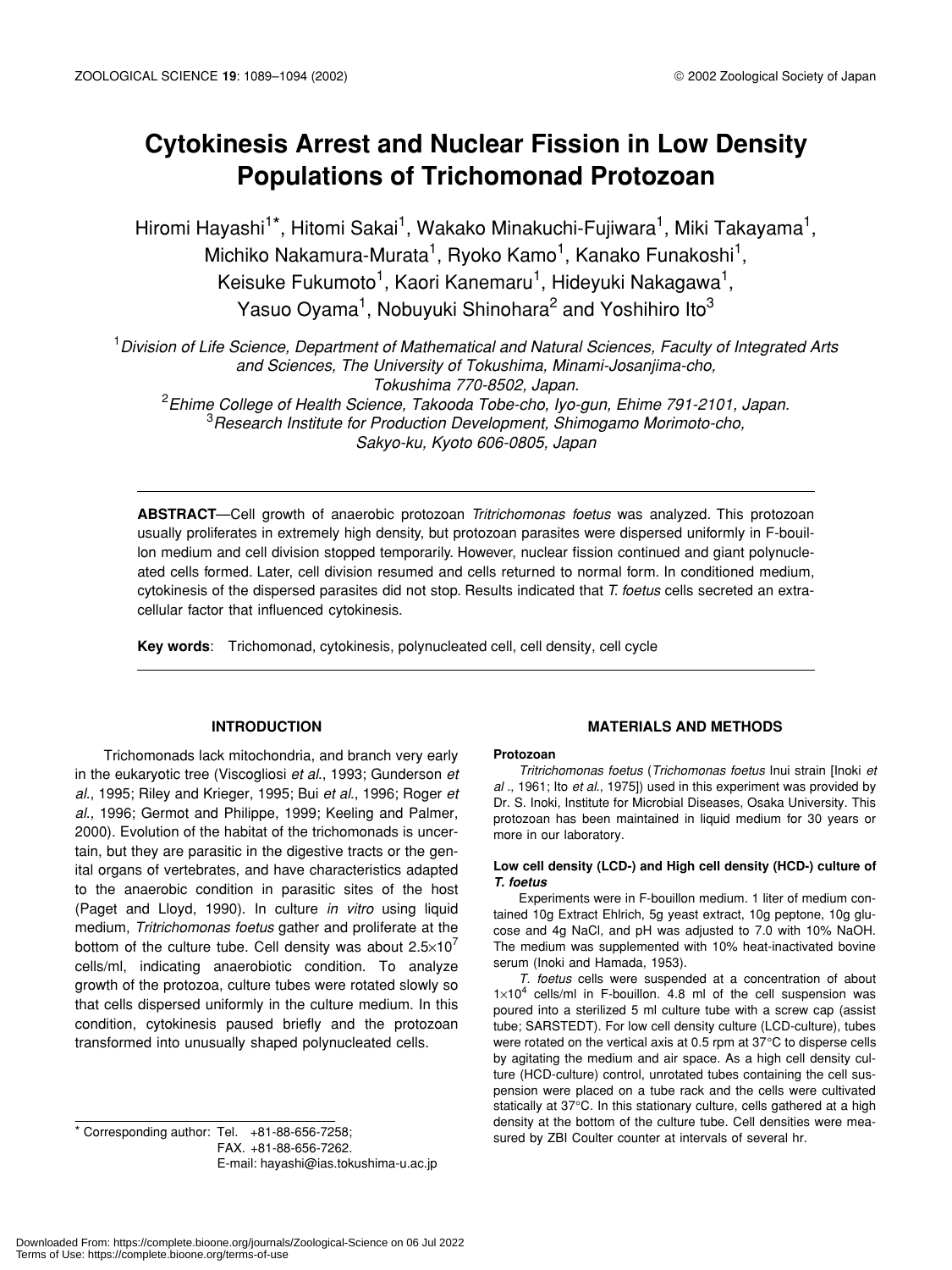#### **Replacing air in culture tubes with nitrogen, carbon dioxide or oxygen gas**

#### Culture tubes containing protozoan suspensions with loosely fitted caps were placed on a tube rack and then into a polyethylene bag. Some air in the polyethylene bag was removed with a pneumatic pump, and nitrogen, carbon dioxide or oxygen gas (Standard gas, GL Science, Japan) was injected into the bag. This operation was repeated 3–4 times, until more than 95% of air was replaced. Culture tubes in the polyethylene bag were incubated for 2 hr at 25°C in a constant temperature box. While culture tubes were still in the bag, their caps were fitted tightly. Culture tubes were then removed from the bag and placed in an incubator at 37°C.

#### **Preparation of conditioned medium**

1000

Cell population increased to  $5\times10^5$  to  $1\times10^6$  cells/ml in the LCD-culture about 27 hr after the start of the rotated culture. Cells were removed from the medium by centrifugation at 3,000 rpm. Obtained supernatant was filtered by a sterilized 0.45 µm pore size filter to remove parasites. Conditioned medium was prepared by adding 10% fresh F-bouillon supplemented with inactivated bovine serum.

#### **Observation of cultured** *T. foetus* **cells**

Smear samples of parasites in LCD- and HCD-cultures were prepared using cells harvested by centrifugation at 900 rpm for 10 min at 5°C. Smeared cells were dyed by Diff-Quik staining (Xu *et al*., 1998) or Wright staining. The number of nuclei per cell was measured under a light microscope with about 500 cells per sample.

#### **RESULTS AND DISCUSSION**

When *T. foetus* cells were cultured statically in tightly capped culture tubes (HCD-culture), protozoa showed the massed state and cells proliferated exponentially (Fig. 1A). Doubling time of the parasite was almost 3 hr. In LCD-culture, growth of protozoa was not observed for about 30 hr from the start of culture (Fig. 1A). Oxygen suppresses



**Fig. 1.** Effects on the cell growth of *T. foetus* due to cell dispersion in the culture medium . (**A**) Cell proliferation pattern of the LCD-culture in rotated tubes and cell proliferation pattern of the HCD-culture in tubes which were not rotated. The cell density at the start of culture was 1.5×10<sup>4</sup> cells/ml. Culture medium was stirred well immediately before cell population was counted. (**B**) Effect of cell density on the cell growth of the trichomonad at the start of culture. Cell growth patterns were observed for 3 cases at the cell density of 0.5×10<sup>4</sup> cells/ml, 3.0×10<sup>4</sup> cells/ ml and  $11.0\times10^4$  cells/ml.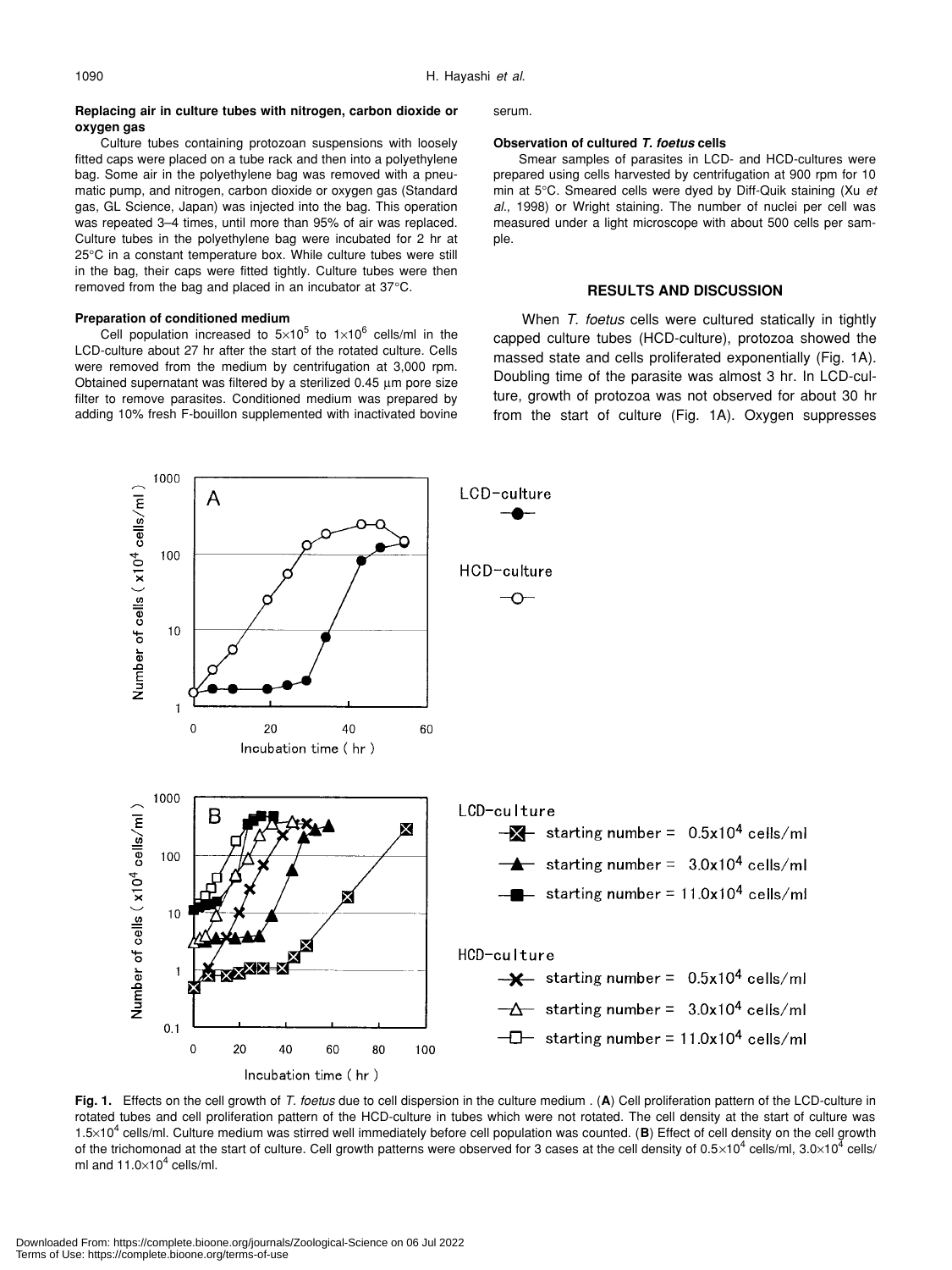

**Fig. 2.** The effect of oxygen on the cell growth of *T. foetus* and cell growth patterns of the protozoan using the conditioned medium in the LCD- and HCD-culture. (**A**) Cell growth patterns of the trichomonad in LCD-culture tubes in which air was replaced with nitrogen gas. (**B**) Cell growth patterns of the trichomonad using the conditioned medium. LCD-culture in the conditioned medium in which air was replaced with nitrogen gas, LCD-culture in the conditioned medium with air and LCD-culture in fresh F-bouillon medium in which air was replaced with nitrogen gas. (**C**) Cell growth patterns of the trichomonad in culture tubes in which air was replaced with oxygen gas.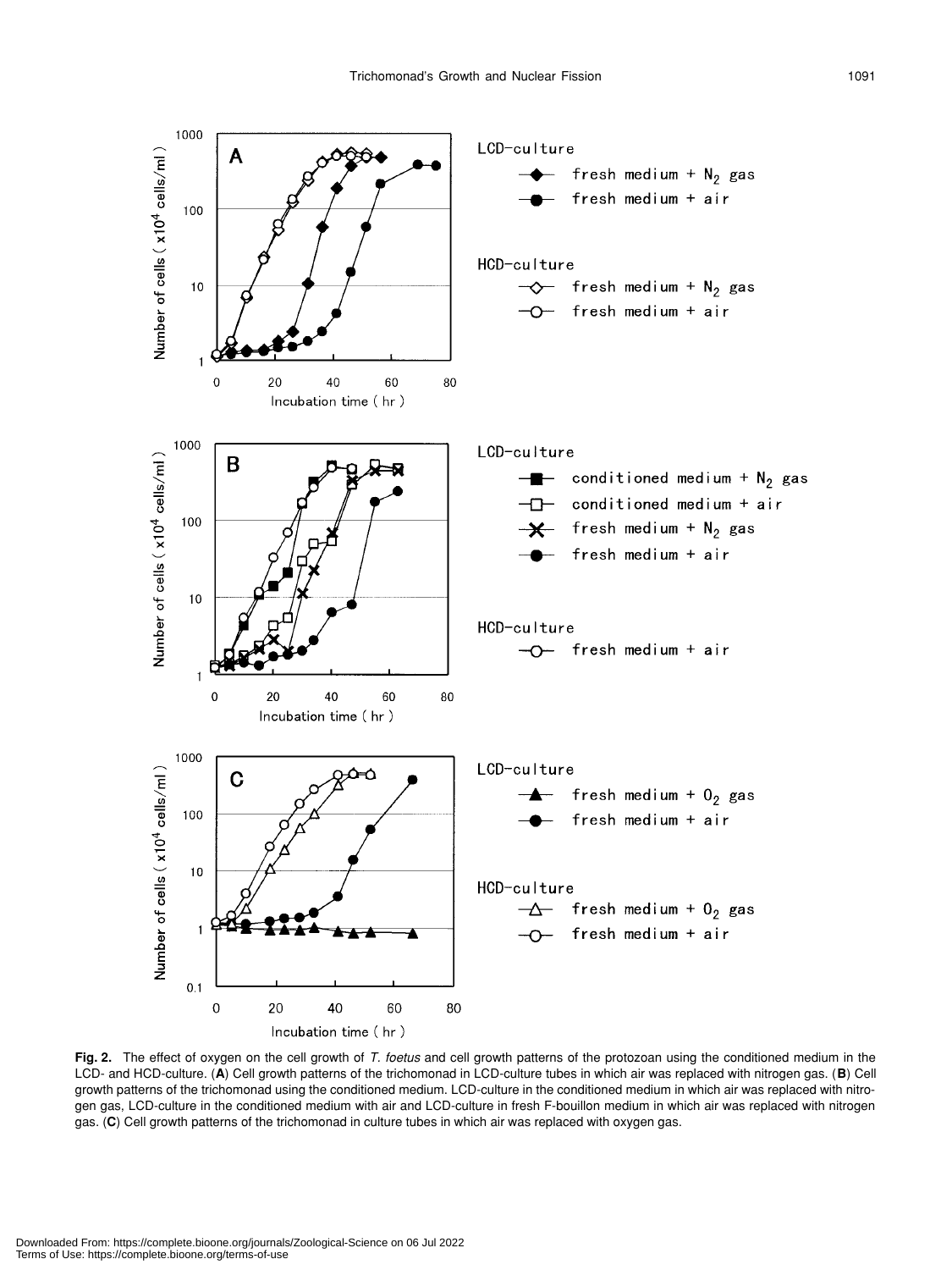growth of trichomonads (Paget and Lloyd, 1990; Mack and Müller, 1978; Ellis *et al*., 1994). LCD-cultures were carried out in an atmosphere in which air was replaced with nitrogen gas (Fig. 2A) or carbon dioxide (data not shown). When  $N_2$ or CO<sub>2</sub> gas was bubbled into the culture medium, the period of arrested cell division of the protozoa was shortened in comparison with when the culture medium was bubbled with air. Nevertheless, the cell division of the protozoan was suppressed for about 20 hr in the LCD-cultures stirred with N<sub>2</sub> or CO2. Since traces of air might have remained with the gas replacement method, a glass ball was inserted into the culture medium. Rotating the culture tube moved the glass ball and agitated the culture medium, producing a result similar to cases in which air was replaced with nitrogen gas (data not shown). Results indicated that temporary arrest of the protozoan cell division in the LCD-culture was not caused only by the presence of oxygen.

LCD-cultures were carried out with increased cell population at the start of culture and the period of cell division arrest was shortened in higher cell density cultures (Fig. 1B). Results indicated that protozoan cells proliferated cooperatively. Growth patterns of the protozoa in LCD-cultures using the conditioned medium are in Fig. 2B. After preparing conditioned medium, new cultures were started as soon as possible to prevent the aging effect. In LCD-culture tubes in which air was replaced with nitrogen gas, *T. foetus* cells proliferated immediately after starting the culture (Fig. 2B). Proliferation was similar to the protozoan growth in HCDculture. This result indicated that *T. foetus* cells secreted a factor connected with protozoan cell proliferation (tentatively called "cytokinesis-regulating factor").

Unicellular eukaryotes seem to proliferate from single cells under suitable temperature and nutritional factors. There is extracellular secretion of the cell growth-promoting factor in a mutant of a ciliate (Takagi *et al*., 1989; Tanabe *et al*., 1990) like multicellular organisms of which cell growth is controlled by growth factors. The "cytokinesis-regulating factor" secreted by *T. foetus* seems similar to the substance promoting its own cell division found in the culture medium of a paramecium mutant. However, this factor seems different in the growth factor of paramecium. Under oxygen pressure of normal atmosphere, the cell proliferation of the protozoa could not be observed clearly in the culture using conditioned medium (Fig. 2B). Growth activity of the protozoan in HCD- and LCD-cultures was examined by replacing air in the culture tubes with oxygen gas. In the LCD-culture, there was no cell growth in the parasite during observation period (Fig. 2C). Viability of the parasites was very weak when observed by optical microscope. In the HCD-culture in which air was replaced with oxygen gas, cell proliferation of parasites started several hours later than in the control population exposed to air in tubes (Fig. 2C). After cell division had started, growth rate of the experimental population equalled that of the control population (Fig. 2C), indicating that oxygen affected the operation of "cytokinesis-regulating factor". Probably, protozoan cells gathered in high density in order to escape oxygen.

"Cytokinesis-regulating factor" may have a function in adjusting the microenvironment of the cell population. Octameric hemoglobin of a parasitic nematode *Ascaris lum-*



**Fig. 3.** Polynucleated trichomonal cells were in the LCD-culture. (Scale=100 µm) (**A**) and (**B**) Polynucleated protozoan cells immediately before the beginning of cell division in the LCD-culture, showing (**B**) photograph of a cell with more than 360 nuclei. (**C**) and (**D**) Once polynucleated protozoan cells after the beginning of cell division.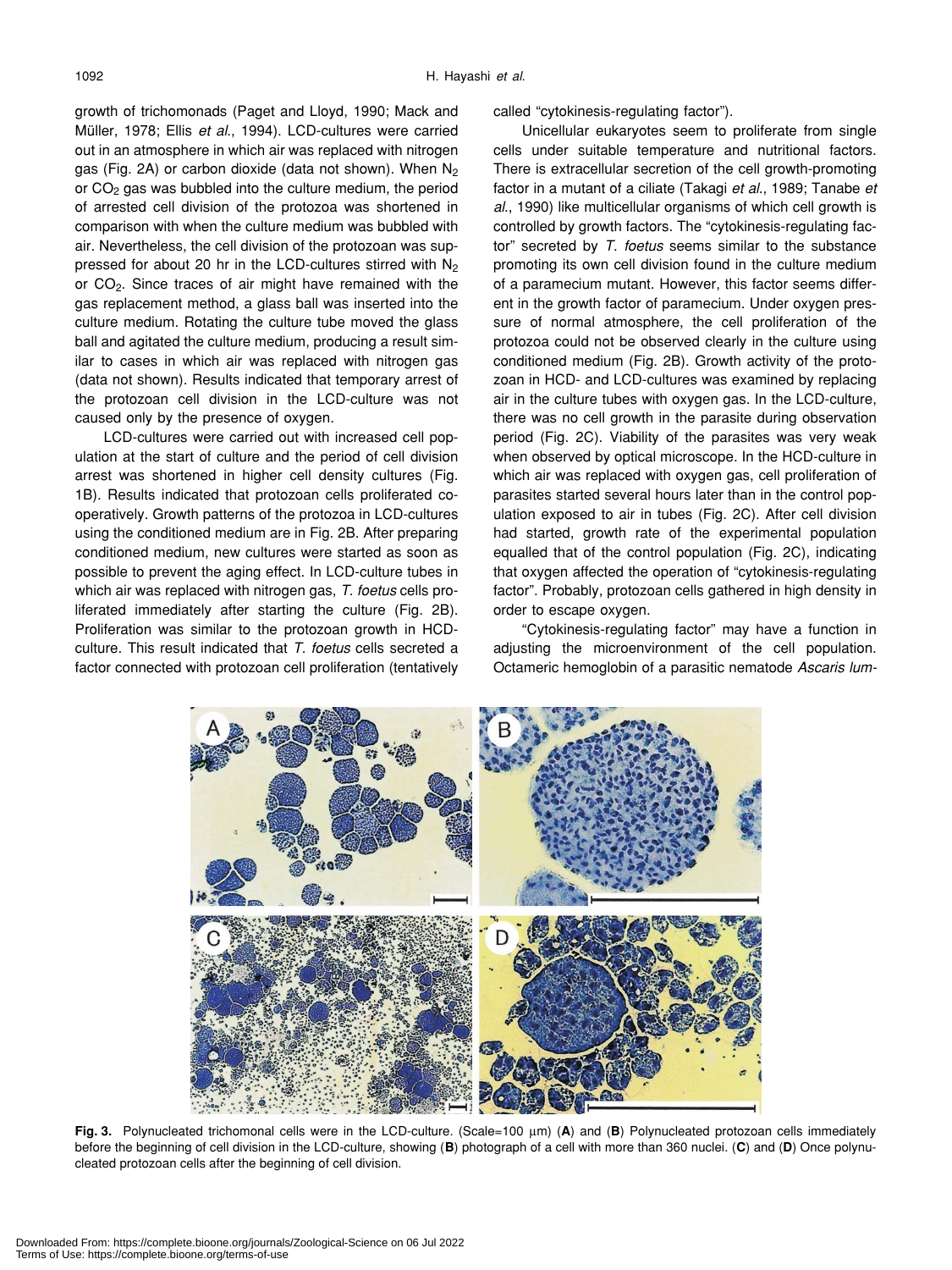**Table 1.** Nuclei per cell and cell numbers of *T. foetus* in the LCDand HCD-culture.

Low cell density culture

| Number of                | Incubation time (hr) |         |                 |                     |                               |                              |                                                    |                         |                    |  |
|--------------------------|----------------------|---------|-----------------|---------------------|-------------------------------|------------------------------|----------------------------------------------------|-------------------------|--------------------|--|
| nuclei per cell          | 0                    | 5       | 10              | 19                  | 24                            | 29                           | 34                                                 | 43                      | 54                 |  |
| ī                        | 365                  | 206     | $\overline{77}$ | $\overline{2}$      | $\overline{10}$               | $\overline{5}$               | 195                                                | 243                     | 130                |  |
| $\overline{\mathbf{c}}$  | 126                  | 184     | 206             | 19                  | 13                            | 12                           | 172                                                | 184                     | 204                |  |
| 3                        | 8                    | 37      | 42              | 3                   | 8                             | 11                           | 47                                                 | 42                      | 53                 |  |
| 4<br>5                   | 3                    | 30<br>1 | 110             | 107<br>3            | 14<br>3                       | 14<br>6                      | 20<br>8                                            | 25<br>1                 | 93<br>5            |  |
| $\overline{6}$           |                      |         | $\overline{8}$  | $\overline{15}$     | 7                             | $\overline{\mathbf{8}}$      | $\overline{8}$                                     | $\overline{\mathbf{3}}$ | $\overline{\bf 8}$ |  |
| $\overline{\mathcal{I}}$ |                      |         | 5               | 22                  | 19                            | 13                           |                                                    |                         |                    |  |
| 8                        |                      | 1       | 41              | 179                 | 63                            | 19                           | 6                                                  | 1                       | 2                  |  |
| 9<br>10                  |                      |         | 1               | $\overline{c}$      | 5<br>8                        | 4<br>15                      | 3<br>3                                             |                         | 1                  |  |
| $\overline{11}$          |                      |         | ī               | $\overline{5}$      | $\overline{10}$               | $\overline{13}$              | $\overline{\mathbf{1}}$                            |                         |                    |  |
| 12                       |                      |         |                 | 13                  |                               | 15                           | 5                                                  |                         |                    |  |
| 13                       |                      |         |                 | 6                   | 16                            | 25                           | 1                                                  |                         |                    |  |
| 14                       |                      |         |                 | 16                  | 30                            | 32                           | 2                                                  |                         |                    |  |
| 15<br>$\overline{16}$    |                      |         |                 | 16<br>66            | 47<br>$\overline{87}$         | 24<br>$\overline{15}$        | 1<br>$\overline{4}$                                | 1                       |                    |  |
| 17                       |                      |         |                 |                     | 14                            |                              |                                                    |                         |                    |  |
| 18                       |                      |         |                 | $\mathbf 2$         | 4                             | 7                            | 1                                                  |                         |                    |  |
| 19                       |                      |         |                 |                     | 3                             | 8                            |                                                    |                         |                    |  |
| 20                       |                      |         |                 | 2                   | 5                             | 10                           |                                                    | 2                       |                    |  |
| $\overline{21}$<br>22    |                      |         |                 | $\overline{3}$<br>3 | $\overline{5}$                | $\overline{18}$              | 3                                                  |                         |                    |  |
| 23                       |                      |         |                 | 4                   | $\overline{\mathbf{c}}$<br>10 | 26<br>8                      | 1                                                  |                         | $\overline{c}$     |  |
| 24                       |                      |         |                 |                     | 4                             | 10                           |                                                    |                         |                    |  |
| 25                       |                      |         |                 |                     |                               | 19                           |                                                    |                         |                    |  |
| $\overline{26}$          |                      |         |                 | 4                   | $\overline{18}$               | $\overline{22}$              | 4                                                  |                         |                    |  |
| 27                       |                      |         |                 |                     | 8                             | 11                           | $\overline{\mathbf{c}}$                            |                         |                    |  |
| 28<br>29                 |                      |         |                 | 1                   | 29<br>10                      | 14<br>12                     | $\mathbf{1}$<br>1                                  |                         |                    |  |
| 30                       |                      |         |                 | 2                   | 17                            | 8                            | 1                                                  |                         |                    |  |
| $\overline{31}$          |                      |         |                 | $\overline{2}$      | $\overline{8}$                | 7                            |                                                    |                         |                    |  |
| 32                       |                      |         |                 |                     | 11                            | 13                           | $\overline{\mathbf{c}}$                            |                         |                    |  |
| 33                       |                      |         |                 |                     | $\overline{\mathbf{c}}$       | 5                            |                                                    |                         |                    |  |
| 34<br>35                 |                      |         |                 |                     | 1                             | $\overline{\mathbf{c}}$      |                                                    |                         |                    |  |
| $\overline{36}$          |                      |         |                 |                     | $\overline{3}$                | $\overline{16}$              |                                                    |                         |                    |  |
| 37                       |                      |         |                 |                     | 1                             |                              |                                                    |                         |                    |  |
| 38                       |                      |         |                 |                     |                               | 4                            |                                                    |                         |                    |  |
| 39                       |                      |         |                 |                     | 1                             | 4                            |                                                    |                         |                    |  |
| 40<br>41                 |                      |         |                 |                     |                               | 8                            |                                                    | 1                       |                    |  |
| 42                       |                      |         |                 |                     |                               | 4                            |                                                    |                         |                    |  |
| 43                       |                      |         |                 |                     |                               | 3                            |                                                    |                         |                    |  |
| 44                       |                      |         |                 |                     |                               |                              | 1                                                  |                         |                    |  |
| 45                       |                      |         |                 |                     | $\overline{\mathbf{c}}$       | 1                            |                                                    |                         |                    |  |
| $\overline{46}$<br>47    |                      |         |                 |                     | ī<br>$\mathbf{1}$             | 4<br>1                       |                                                    |                         |                    |  |
| 48                       |                      |         |                 |                     | $\mathbf{1}$                  | 1                            |                                                    |                         |                    |  |
| 49                       |                      |         |                 |                     |                               | 2                            |                                                    |                         | $\mathbf 1$        |  |
| 50                       |                      |         |                 |                     | 4                             | $\mathbf 1$                  |                                                    |                         |                    |  |
| $\overline{51}$          |                      |         |                 |                     |                               | $\overline{2}$               |                                                    |                         |                    |  |
| 52<br>53                 |                      |         |                 |                     | $\overline{\mathbf{c}}$       | $\overline{\mathbf{c}}$<br>1 | $\overline{\mathbf{c}}$<br>$\overline{\mathbf{c}}$ |                         |                    |  |
| 54                       |                      |         |                 |                     |                               | $\overline{c}$               | $\mathbf{1}$                                       |                         |                    |  |
| 55                       |                      |         |                 |                     | $\overline{\mathbf{c}}$       | $\overline{c}$               | 1                                                  |                         |                    |  |
| $\overline{56}$          |                      |         |                 |                     |                               |                              | $\overline{2}$                                     |                         |                    |  |
| 57                       |                      |         |                 |                     |                               |                              |                                                    |                         |                    |  |
| 58<br>59                 |                      |         |                 |                     |                               | 1                            |                                                    |                         |                    |  |
| $\geq 60$                |                      |         |                 |                     | 7                             | 6                            | 1                                                  |                         | 1                  |  |
|                          |                      |         |                 |                     |                               |                              |                                                    |                         |                    |  |

High cell density culture

| Number of<br>nuclei per cell | Incubation time (hr) |     |     |     |     |     |     |     |     |
|------------------------------|----------------------|-----|-----|-----|-----|-----|-----|-----|-----|
|                              | $\mathbf 0$          | 5   | 10  | 19  | 24  | 29  | 34  | 43  | 54  |
|                              | 365                  | 256 | 353 | 427 | 571 | 347 | 390 | 264 | 322 |
| 2                            | 126                  | 184 | 129 | 76  | 21  | 144 | 105 | 189 | 164 |
| 3                            | 8                    | 33  | 7   | 5   |     | 9   | 5   | 16  |     |
| 4                            | 3                    | 21  | 6   | 3   |     |     | 3   | 25  | 6   |
| 5                            |                      | 4   |     |     |     |     |     | 2   |     |
| 6                            |                      |     |     |     |     |     |     | 4   |     |
|                              |                      |     |     |     |     |     |     |     |     |
| 8                            |                      |     | 5   |     |     |     |     |     |     |
|                              |                      |     |     |     |     |     |     |     |     |
| 16                           |                      |     |     |     |     |     |     |     |     |

*bricoides* enzymatically consumes oxygen and keeps perienteric fluid hypoxic (Minning *et al*., 1999). It was unclear whether a single substance could adjust cell division condition and adjust microenvironment around the protozoan cells. To purify and identify the factor, we are trying to isolate and analyze it. Preliminary experiment using heat-treatment of this factor in the conditioned medium failed to induce cell growth of *T. foetus*.

Some cells formed polynucleated cells in the usual HCD-culture (Sakai *et al*., 1998). We examined the number of nuclei per cell using stained cell specimens from LCD-cultures. Strange giant polynucleated cells were visible under the light microscope (Fig. 3A, 3B). In the LCD-culture, cytokinesis-arrested cells continued nuclear replication, so the "cytokinesis-regulating factor" probably related to cytokinesis in the cell cycle. The number of nuclei per cell shown in Fig. 1A is in Table 1. Basically, nucleus numbers doubled and redoubled regularly, but the increase in nuclei per cell became less regular over time. Microscopic observation of *T. foetus* cells starting cell division showed normal size cells of the trichomonad with 1 or 2 nuclei around the giant polynucleated cells (Fig. 3C, 3D). This result suggested that small size protozoan cells were formed from the polynucleated cell. The mechanism of cell division of the polynucleated trichomonad is uncertain.

Our results confirmed that inhibiting cytoplasmic division induced the formation of giant multinucleated cells in the anaerobiotic *Trichomonas vaginalis* by a simple process for increasing oxygen tension (Wirtschafter, 1954). Buckner and Mikel (1983) observed "unusual parasites" that were large and multinucleated in a Papanicolaou smear from a young female. Our results confirmed speculation that large multinucleated cells were trichomonads that had undergone nuclear division without concomitant cytoplasmic division.

Like the pseudo-multicellular condition, the unique formation of polynucleated cells in this anaerobic parasite was probably related to the parasite evading oxygen. There is environmental adaptation because trichomonads are parasitic on the anaerobic site of the host. Future study could focus on the cell division cycle in parasitic protozoa.